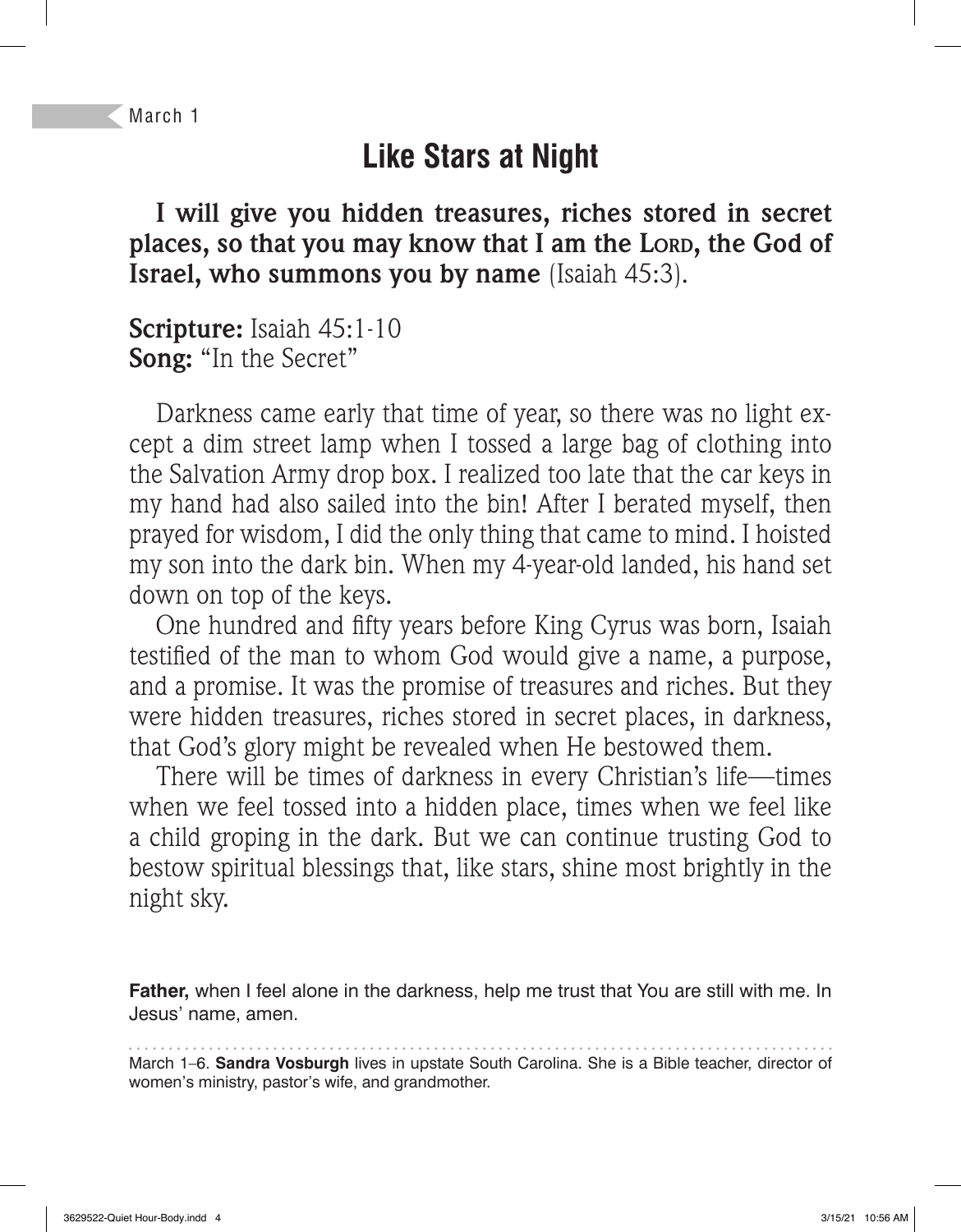## **A Course in Contentment**

**I have learned to be content whatever the circumstances. I know what it is to be in need, and I know what it is to have plenty. I have learned the secret of being content in any and every situation** (Philippians 4:11-12).

**Scripture:** Philippians 4:10-19 **Song:** "Day by Day and with Each Passing Moment"

The ladies in our church once hosted a luncheon themed "Hats on Parade." We considered the many "hats," or roles, a woman may take on over the course of her life. A daughter may be a sister, wife, mother, mother-in-law, grandmother, widow. As our roles and circumstances change, we may find that for us to wear any given hat well, we need a refresher course in contentment.

The apostle Paul learned to be content, whatever state he was in. Flogged, stoned, or destitute, he remained steady. In perils, persecutions, and imprisonments he testified of satisfaction. How could one in such a state be content? Paul himself answers the question in Philippians 4:13: "I can do all this through him who gives me strength." Through the strength Paul found in Jesus Christ, he endured every hardship.

We too can endure the most challenging of circumstances—the most uncomfortable of hats—with grace and courage, knowing our trials are part of our Father's sovereign plan. As we trust in His in finite wisdom and rely on His strength, we can each wear well the hat we're wearing today.

**Father,** thank You for the strength You give each day, moment by moment, enabling Your children not only to endure hardship but also to endure with contentment. In Jesus' name, amen.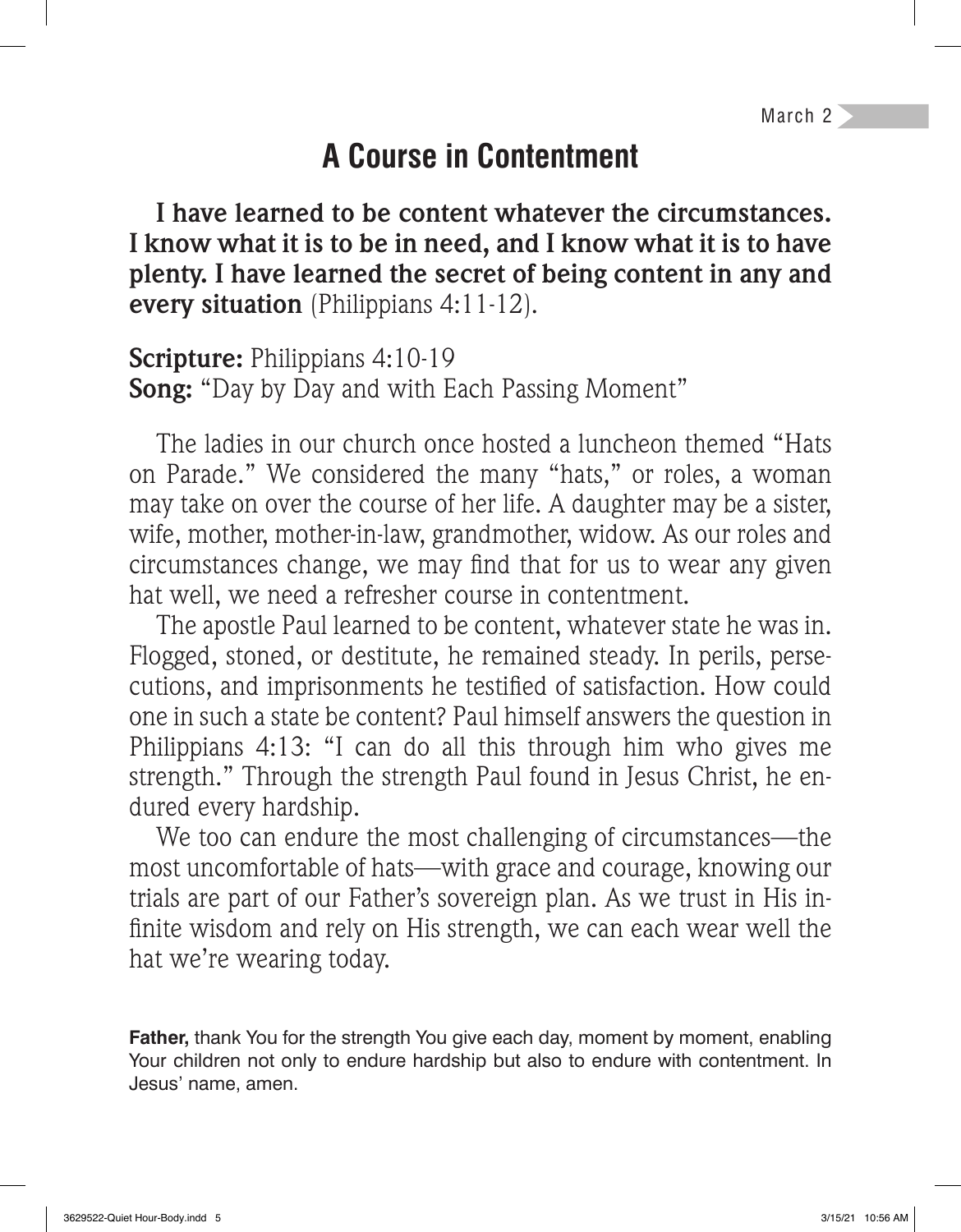### **What Are You Looking At?**

**Do you not know? Have you not heard? The LORD is the everlasting God, the Creator of the ends of the earth. He will not grow tired or weary, and his understanding no one can fathom** (Isaiah 40:28).

**Scripture:** Isaiah 40:12-15, 21-31 **Song:** "Turn Your Eyes upon Jesus"

It's been said, "Look at others, and be distressed. Look at yourself, and be depressed. Look at God, and be blessed." The Jewish captives coming out of Babylon would likely testify to the practical theology in this statement. They saw Jerusalem in ruins, and trembled at the fierceness of the nations around them. Aware of their own poverty and weakness, they likely wondered how they would manage to rebuild their lives in Israel.

The Lord, through the prophet Isaiah, urged His people to turn their gaze on Him. Had they not heard—He created the heavens and the earth and would create a way in their wilderness? Did they not know—His understanding is infinite, that He was fully aware of their condition and their position?

Our Father works and moves in our lives with complete understanding. "The Lord knows those who are his" (2 Timothy 2:19). Our Father knows why we feel, respond, and think the way we do. He understands our hurts and knows how to heal them. He knows our weakness and promises strength. So also He knows what lessons we need to learn and how best to teach them.

**Father,** as we place our hope in You, renew our strength. Turn our eyes to You, and cause us to mount up with wings and soar like eagles. In Jesus' name, amen.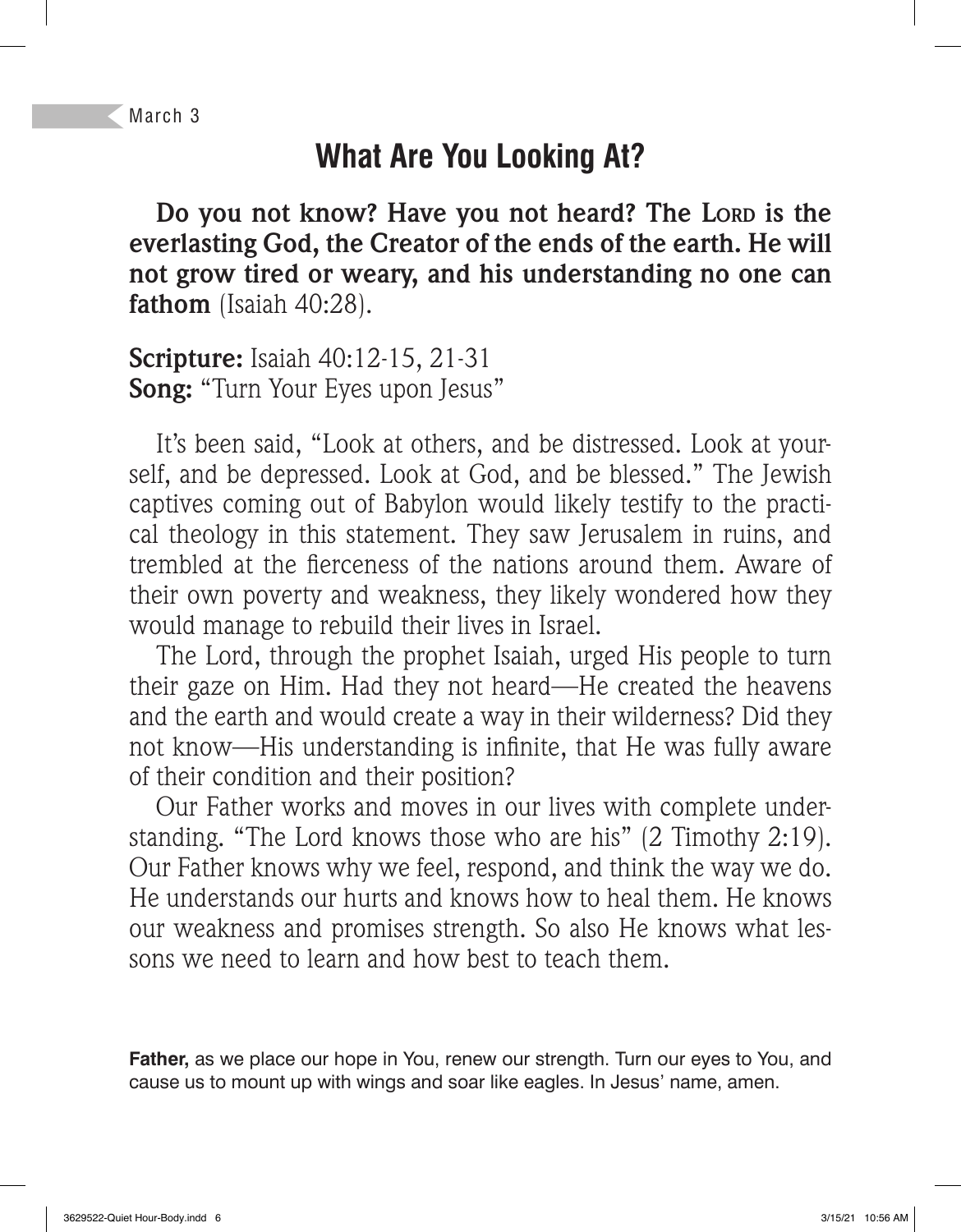March 4

#### **Essential Integrity**

**Show proper respect to everyone, love the family of believers, fear God, honor the emperor** (1 Peter 2:17).

**Scripture:** 1 Peter 2:13-17 **Song:** "Give of Your Best to the Master"

Donald Grey Barnhouse, a Christian minister from 1927 until his death in 1960, told of a time he witnessed a car accident. The driver quickly changed seats with the passenger. When police arrived, the passenger claimed to have been the driver. When Barnhouse stated the truth to the officer, he was met with sneers and jeers from the people who had gathered at the scene. Integrity and respect for authority were absent from culprits and onlookers alike.

Today's passage instructs Christians to honor those in authority over them. The apostle Peter outlines the who, when, how, and why of submission to authority. He reminds readers that our ultimate and overarching authority is God. And because we fear Him and desire to honor Him in our conduct, we will respond to all earthly authority with respect and will conduct ourselves with moral and ethical behavior that is above reproach.

There may be times when the dictates of human authority and the dictates of our conscience collide—times when we may need to stand firm on the Word of God at great personal cost. But even at such times, we will bring glory to God if we are careful to show proper respect and demonstrate a lifestyle of integrity.

**Father,** we ask You to grant wisdom and insight to all who are in authority over us today. Help us submit to them in an attitude of respect as unto You. In Jesus' name, amen.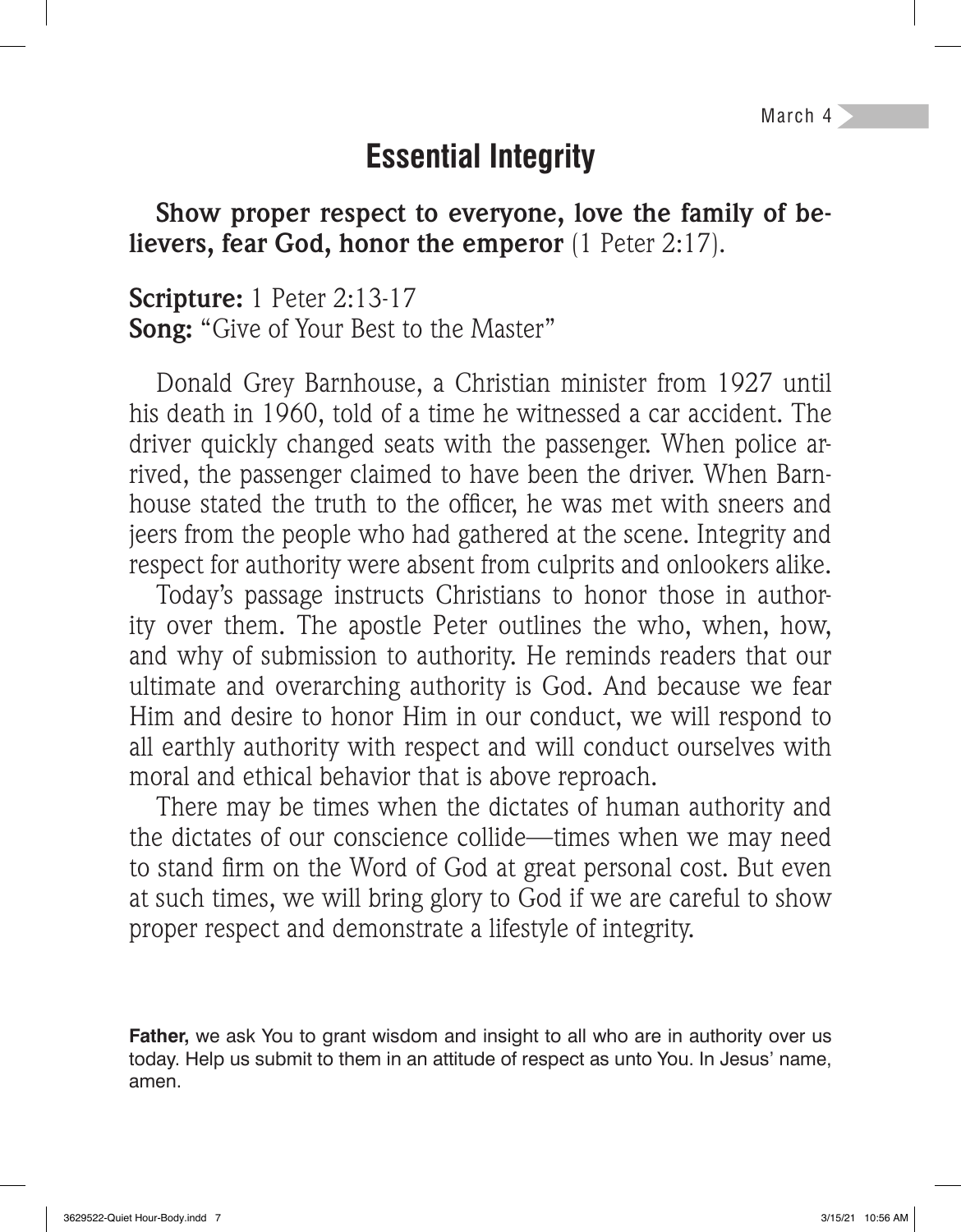# **The Just for the Unjust**

**The LORD reigns, let the earth be glad. . . . Righteousness and justice are the foundation of his throne** (Psalm 97:1-2).

**Scripture:** Psalm 97 **Song:** "Rejoice, the Lord Is King"

A drunk driver crossed the center line and hit head-on the son of a local pastor. The driver then left the young man to die alone. There was outrage in the community because the driver was not charged as justly as he would have been if his mother hadn't been employed in the sheriff's office. We can feel helpless against the wrong we see and experience, but our God is not helpless and He does not wink at injustice.

What a blessed truth we can rejoice in today: our sovereign Lord reigns, and He will one day judge the world in righteousness and absolute holiness! His decrees will issue from a throne uncorrupted. His sentences will be just and without partiality. Whatever injustice we may suffer now, we find consolation in knowing it is our Father's loving hand that holds the true scales.

Jesus Christ suffered the greatest injustice ever perpetrated against another. He could have taken immediate revenge but did not. He knew His Father's plan had a far greater purpose beyond the cross. We cannot know all the plans He has for us or why injustice comes our way, but as His disciples we can look to Jesus and trust the answer to this question: "Will not the Judge of all the earth do right?" (Genesis 18:25).

**Father,** help us to place in Your hands the injustices we experience. We trust You for the greater purpose. In Jesus' name, amen.